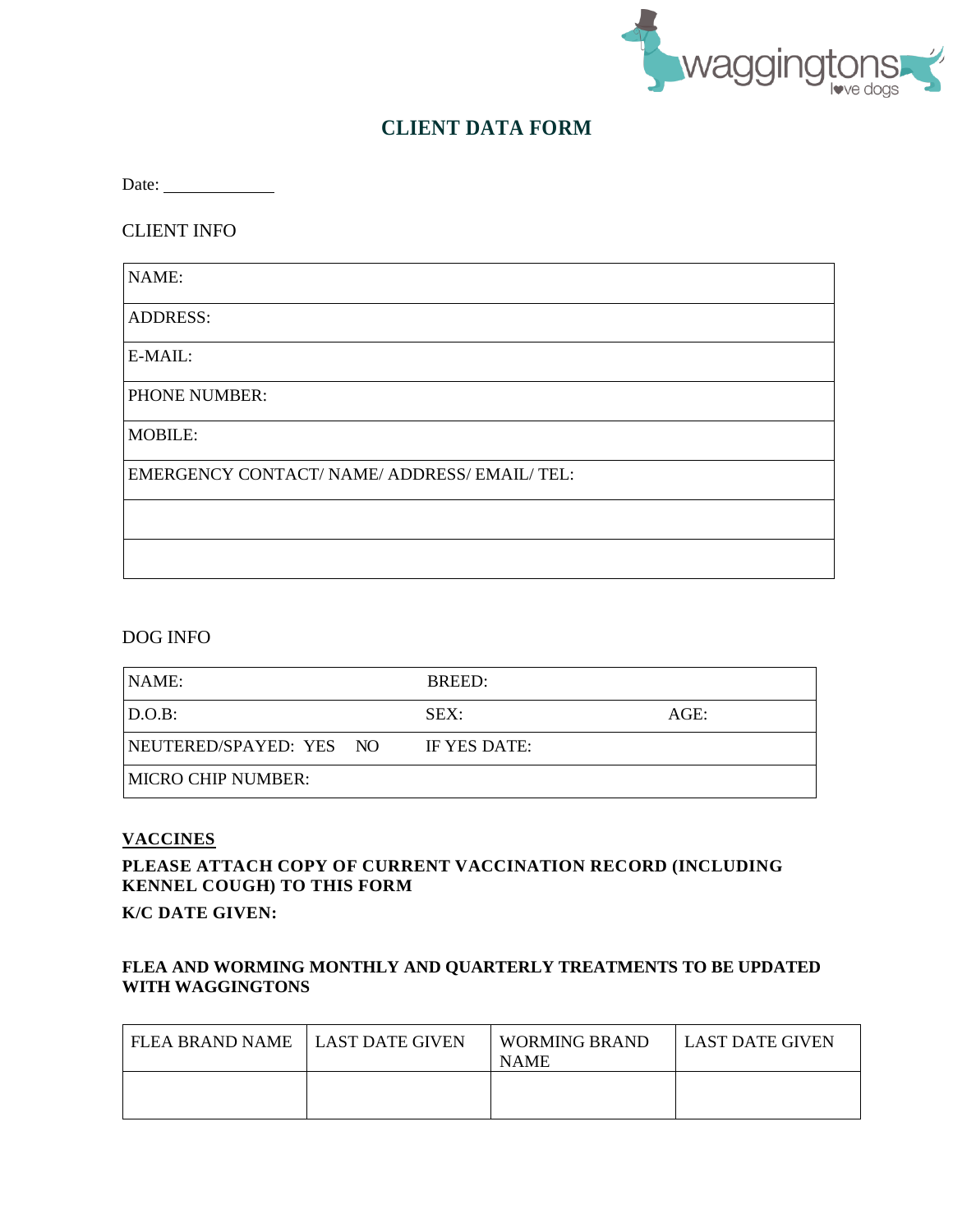

Please include any current medication and dosage

I GIVE CONSENT TO WAGGINGTONS TO ADMINISTER MEDICATION INCLUDING WORMING AND FLEA TREATMENT IN THE EVENT THAT MY DOG WILL NEED IT, EITHER PROVIDED BY MYSELF OR PRESCRIBED BY THE VET.

I AGREE THAT IF FOR ANY REASON MY DOG NEEDS TO BE TAKEN TO THE VET, WAGGINGTONS WILL ARRANGE FOR IT TO BE TAKEN TO EITHER WOOD ST VETERINARY HOSPITAL OR HOLDERS HILL VETERINARY PRACTISE (Local) EVEN IF THIS IS NOT MY REGISTERED VET.

I AGREE THAT IN THE EVENT I OR MY EMERGENCY CONTACT CANNOT BE REACHED, WAGGINGTONS WILL FOLLOW THE ADVICE OF THE VET IN THE BEST INTEREST FOR MY DOG'S WELFARE

#### VET NAME:

TELEPHONE NUMBER

INSURANCE COMPANY NAME:

#### FEEDING REQUIREMENTS:

Brand of food used and times per day required

#### PLEASE TELL US A LITTLE MORE ABOUT YOUR DOG…

E.g. habits, issues, routines etc.

#### TRAVEL INFO

DATE OF TRAVEL:

DATE RETURNING:

CONTACT: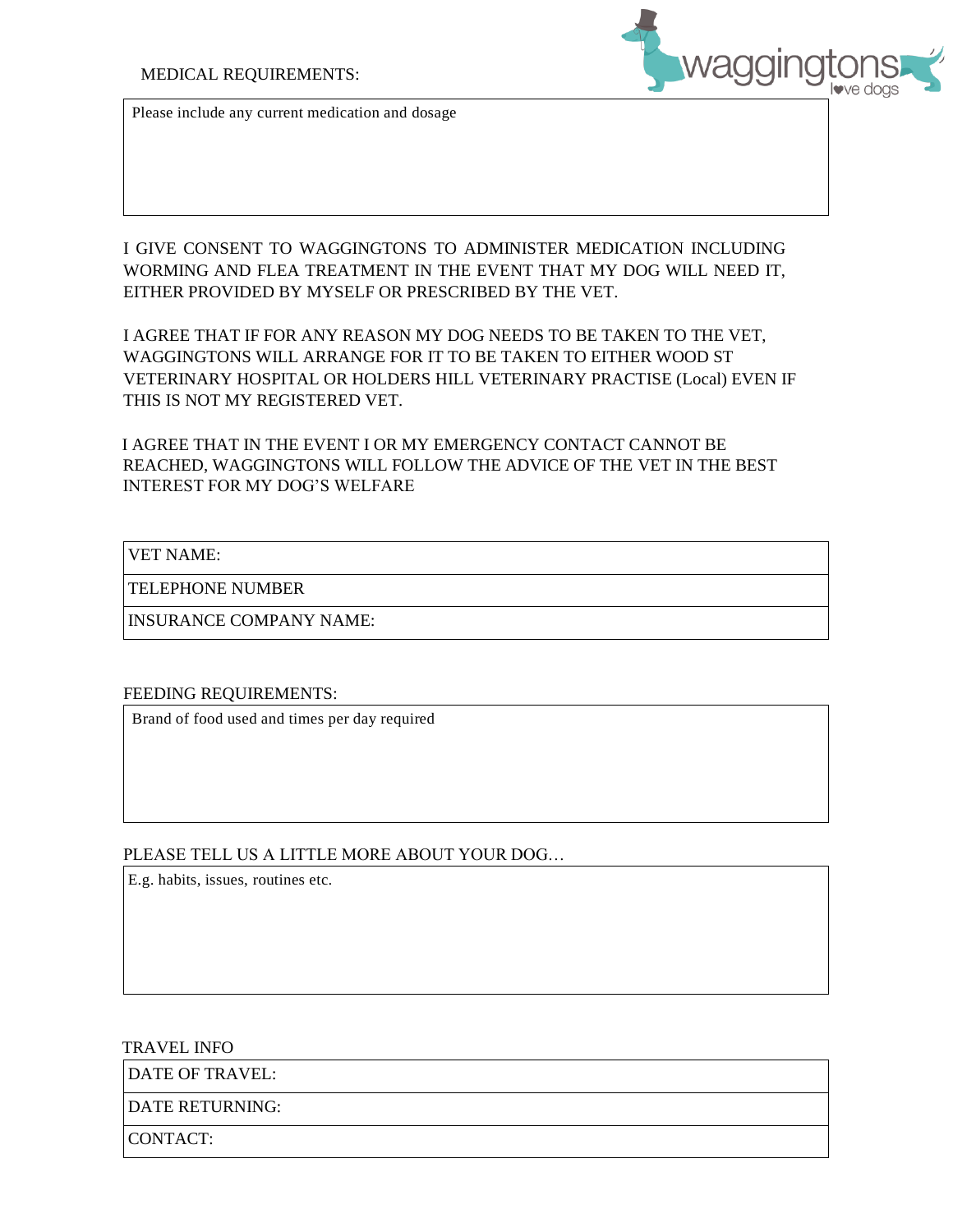## Enrichment programme



The Waggingtons' Enrichment Programme has been created in order to enhance and enable the wellbeing of every dog in our care. Through every-day activities such as on-site training, playing and grooming, we are able to ensure that each dog is stimulated, happy and safe.

Please agree to the following points by signing below.

## 1.1 Exercise

- □ I agree that my dog will be walked twice daily outside of the home environment and according to the Waggingtons' schedule (1 hour per walk. Dogs with special requirements including puppies and special needs, will be exercised according to owner instructions)
- □ I agree that my dog will be walked and exercised in the company of other dogs.
- □ I agree that my dog will be walked off lead YES. NO. (Please circle)
- □ I agree to provide a collar and tag for my dog, but that Waggingtons will also use their own information to identify my dog whilst in their care.
- □ I understand that my dog will be given access to the garden at all times, weather permitting.

# 1.2 Socialization, Grooming & Play

- □ I understand that whilst Waggingtons does not charge for a grooming service, each dog is washed, dried, massaged and brushed down after each walk. I agree to my dog being handled in this way.
- □ I understand that games/toys will be guided and supervised to ensure stability, safety and development. Any treats used will be supplied by Waggingtons (unless otherwise specified).
- □ I agree that Waggingtons may interact and play with my dog in a structured manner to enhance development.
- □ Waggingtons provides balls and a range of other toys which are used daily during play (both inside and outside) by all dogs. I understand that if I choose to provide my own toys, these may not be returned in the same condition.
- □ I understand that the staff are on hand at all times to play with and stimulate my dog in various different activities, in the intervals between walks and that my dog will also be given areas to rest and sleep.
- □ I give consent that my dog will be socialized with other dogs whilst at Waggingtons
- □ I agree and am aware that my dog will be supervised in play with other dogs at all times and that only reward based training is used